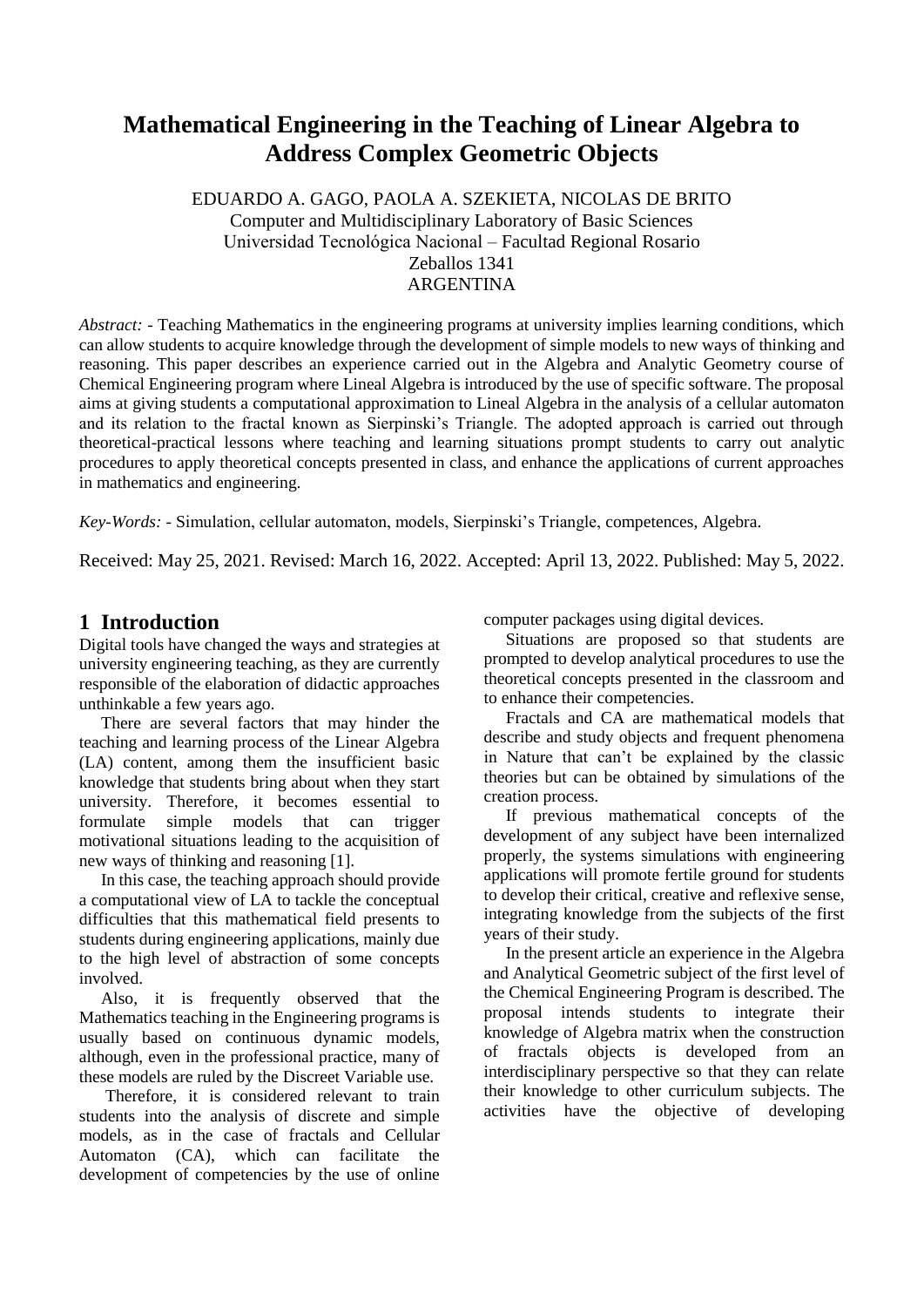## **2 Methodology**

The Informatics and Multidisciplinary Basic Sciences Laboratory is the university physical room where the experience is carried out. In this environment, a collaborative work area is generated by a theoretical-practical-technological workshop where concepts of geometric lineal transformation on a plane and CA are applied. This is achieved by introducing models relevant to the engineering field and related to the generation of objects of current mathematics.

The theoretical-practical lessons characteristics rely on establishing guidelines for an interactive work of engineering analysis that results into an activity that generates new ideas.

This teaching and learning methodology allows us first to carry out the theoretical investigation of the subject, creating an environment where the student takes an active role, overcoming the spectator role, and can construct the concepts by experimentation and elaboration of conclusions.

In this type of experiences, the teacher takes a guiding role in the learning process and acts as a facilitator towards the comprehension of the target subject, including questions to trigger a mechanism of continuity in the extension and further investigation of different lines of research on the target problem [2].

The laboratory workshop aims at training students to use specific software so that they can develop their wit and dexterity through the use of computer resources, and thus be able to conceptualize the proposed content. [1].

The curricular activities are premised on the dynamic analysis of discrete systems that involve developing competencies and fostering the intermultidisciplinary character that should prevail in the curricula of engineering programs.

Appropriate strategies are developed to aim at a favourable learning situations, taking advantage of numerical, symbolic and graphic calculation aspects with digital tools, which implies an intense creative activity on the part of the student and a teacher's real commitment in terms of directionality, coordination and pedagogical assistance [2], [3].

 In addition, the widespread availability of new interactive technologies exhibits an immense amount of possibilities that are achieved with the development of new models of teaching and learning. Taking into account that the engineering analysis work is based on a computer-mediated system and communication, it is considered important to generate an environment where a set of activities, interaction and communicative relationships are produced as the fundamental axis of the educational process.

# **3 Motivation**

The present article tackles the need to find an alternative way to the teaching learning process that takes into account not only the program requirements but also students' motivation, by adding application problems than can be connected to the theory of the target subject.

In some cases, the students' low level ok previous required knowledge makes hard to find models on the LA area than can be understood. However, it is the teacher's challenge to try to find problematic situations that can spark students' curiosity and interest.

Epistemological obstacles generated by the Linear Transformations concept itself when it is initially presented to students also pose a restriction. Students need to have previous organizers to be able to approach the contents presented in order to establish relationships as complex and rich as possible to increase the meaning of their learning. [4].

Due to all these factors, it is convenient to first help the student to remember, reorganize and assimilate previous knowledge needed in the proposed content to achieve the planned learning successfully.

A way to carry out the experience is to design cognitive links between new content and the knowledge structure that the student has, and elaborate the right strategies to guide them towards a favorable learning situation [1].

This may imply intense activity from the students and a real teacher's commitment onto the directionality, coordination and pedagogical help.

Using a valuable tool as for example the symbolic calculus, serves as a connection of mathematical functions applied to real situations, which permits to validate the proper student skills, as the development of basic capacities [5].

The interconnection between LA concepts, real cases in the engineering environment, and the anticipation of knowledge that will later become more complex in the subjects that deal with the basic and applied technologies provide students versatility when they have to approach increasingly sophisticated models in the specific program subjects.

## **4 Objectives**

The current technological representation and calculus possibilities require the development of common sense, the critical review of the results emanating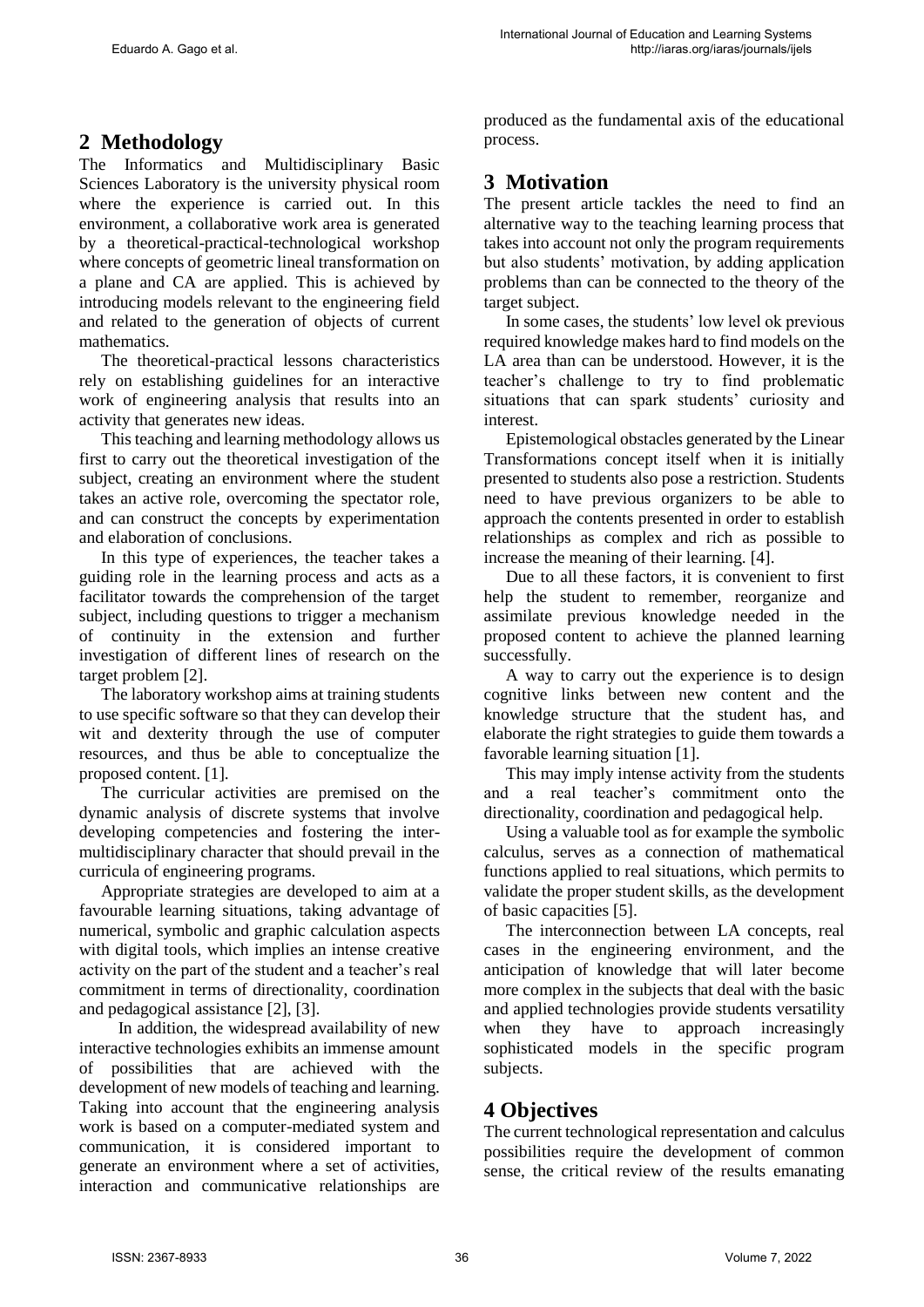from computer programs, sensibility to different alternatives, the capacity for analysis and the rational selection of proposals such as the detection of the relevant variables in a problem.

The need to develop new working styles and the implementation of alternative methodologies is then required, as well as the need to rethink the interaction between the different areas [6].

The activity aims to integrate computational mathematics in technological areas of engineering programs within the basic sciences, and to incorporate new working styles based on organizing principles that allow knowledge to be connected and to be meaningful by transforming what disciplinary borders generate.

Thus, multidisciplinary work is considered a necessity in this proposal as an unavoidable professional attitude according to new trends in the world of science and work [4], [6]. It seeks to promote scientific experimentation within the disciplines that make up the Mathematics in the engineering area, to address problems that require mathematical modeling, to apply different solution methods appropriately, to select the algorithm to apply and identify the tools developed in each method.

The goal is to ensure that students acquire generic and specific skills, in particular the generic ones which have a transverse nature in the curricular map, to work on conceptualization and theorization based on concrete practice, overcoming the theoreticalpractical dichotomy.

It is essential to understand that interdisciplinary work generates change processes initiated from the potential offered by the different computational resources in the construction of knowledge.

The implementation of classroom strategies from the mathematical-informatics relation allows articulating basic and technological disciplines giving the needed skills to the future professional to comprehend and suggest answers, especially when they face different alternatives and take decisions from informed answers.

### **5 Experience Development**

A technological-practical-theoretical class is designed in sessions of three-hour lectures each, whose aim is to guide students into a meaningful process of learning the proposed topic, through the analysis of the linear transformations and the CA and the relationship that is set with geometric visualizations.

In the Laboratory workshops, we work with groups of students that do not exceed three members, and in order to carry out the planned task, they are presented with a case of fractal geometry to support their use of informatics tools. Students are free to get in groups according to their own criteria and choose which group they want to join in, but a collaborative teamwork environment is set as an essential condition. Each group has at least one desktop computer, but they are also welcome to bring their own personal computers to work.

It is necessary to foster communication among students as an essential part of human and social development. In fact, communicative competencies are indispensable in individuals and society, especially in a world of wide, diverse and multiple information that circulates throughout various media.

Information is required to understand what is happening, but at the same time, information is needed to make the right decisions. [1].

In the first part of this experience, simple models are presented by generating the fractal called Sierpinski's Triangle (ST) applying the concepts of the Related Transformations theme, within the Linear Transformations study unit.

In the second class, CA Rule 90 is studied, where the concepts of matrix algebra are applied, and then the same ST fractal is generated from this new content.

#### **5.1 Fractals Objects Generation**

In the first work session the fractal objects generation is proposed. The designed stages to carry out all lesson sessions in class are:

- Assembling working groups
- Setting problematic situation.
- Subject theory investigation.
- Reviewing bibliographical available resources about the subject and subsequent selecting.
- Reviewing developed theory lecture content.
- Situation modeling.
- Solving proposed models.
- Conclusions

It is proposed as a learning outcome to familiarize students with fractal sets from science.

The first problem that arises is to explain the concept of fractal object. The explanation will be limited to showing how it is possible to generate objects from a triangle that are repeated within the same structure.

The fractal word, expressed in relation to mathematical concepts, was shown up for first time in year 1977 when Benoit Mandelbrot used it to refer a certain sets with all or some of the next properties:

• They have details in all scales, understanding than they are observed at any scale level, they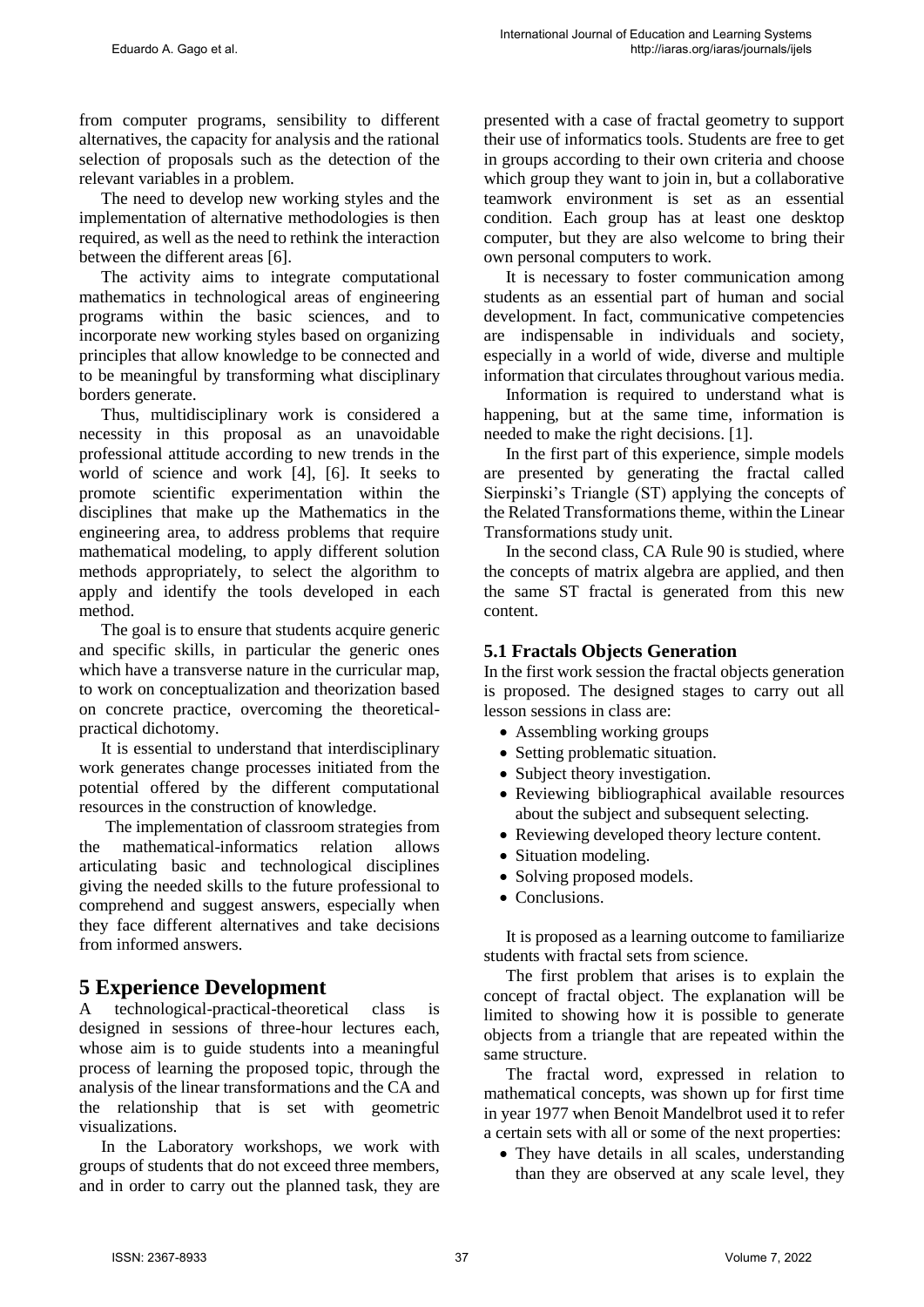manifest the previous observed details at global level.

- They are self-similar, i.e., they are made up of parts that are similar to the whole.
- They have a simple algorithmic description, understanding that its construction is based in a simple algorithm.

First, it is intended that the students create the fractal object named ST, analysing the affine transformations to be used for that process [7].

Applying random iterated algorithm to generate fractal, the principle is clear and simple; it is easy to implement in any programming language and the results it generates are spectacular and may be used for any graphical goal, not only for mathematical reasons [8].

In this context, if an orthogonal axis system is fixed, the experience begins from an isosceles triangle whose vertices possesses the plane coordinates:  $A(1,0)$  y. $B(0,1)$ .

Through the application of an iterated function system (IFS), which is a mathematical structure consisting in this case of three interrelated functions.

This set is symbolized as IFS: with the IFS students proceed to generate the desired geometric structure.

The related transformation laws that generates IFS are [9]:

$$
f_1: R^2 \to R^2 / f_1 = \begin{pmatrix} \frac{1}{2} & 0 \\ 0 & \frac{1}{2} \end{pmatrix} \begin{pmatrix} x \\ y \end{pmatrix} \tag{1}
$$

$$
f_2: R^2 \to R^2/f_2 = \begin{pmatrix} \frac{1}{2} & 0 \\ 0 & \frac{1}{2} \end{pmatrix} \begin{pmatrix} x \\ y \end{pmatrix} + \begin{pmatrix} \frac{1}{2} \\ 0 \end{pmatrix} \quad (2)
$$

$$
f_3: R^2 \to R^2 / f_3 = \begin{pmatrix} \frac{1}{2} & 0 \\ 0 & \frac{1}{2} \end{pmatrix} \begin{pmatrix} x \\ y \end{pmatrix} + \begin{pmatrix} 0 \\ \frac{1}{2} \end{pmatrix} \tag{3}
$$

Equations (1), (2) and (3) defining the SFI. When they perform the first iteration on the triangle applying the IFS, it is obtained the generator that is a triangle divided in four smaller triangles, as show in Fig. 1 [2], [9], [10].



Fig.1 IFS to  $OAB$  application.

From there and as consequence of continuing IFS application, the students can find the next two ST graphics observed in Fig.2.



Fig.2 ST First iterations.

The iteration going to infinity when applying the IFS allows students to generate a fractal named ST, Fig.3 shows the final result of the experience [1].



Fig.3 ST Infinite representation.



Fig.4 ST Early Phases.

Once the students build Fig.3 ST, and if an orthogonal axis system is fixed, students are asked to create a new ST graphic, but now starting off from a triangle whose vertexes have as coordinates  $O(0,0)$ ,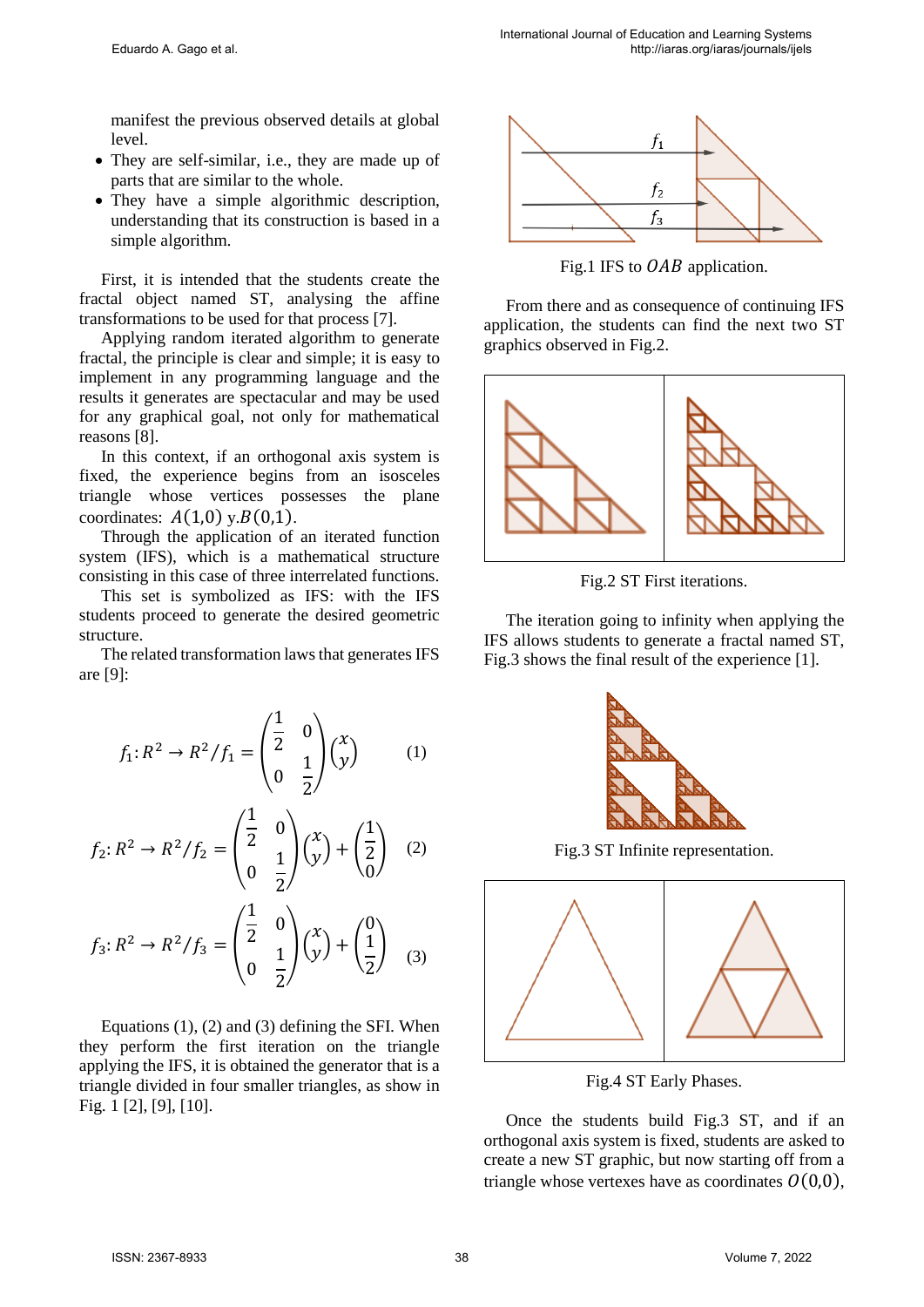#### $A(1,0)$  y  $C(0.5,1)$ .

If students carry out the same stages as in the case before, they can obtain a new ST but in another plane position. If they start off from graphic triangle  $OAC$ as initial phase and build one more stage in the process, both situations are observed in Fig.4.

After graphing the triangles in Fig.4, they perform two more steps like the triangles seen in Fig.5.



Fig.5 2 and 3 ST process phases.

Last, Fig. 6 presents the final graphic of the final triangle after performing many divisions of the internal triangles.



Fig.6 ST Final Phase.

#### **5.2 CA Generation**

The designed pedagogical stages to carry out the CA generation in class are:

- Assembling working groups.
- Setting problematic situation.
- Theoretical Subject Investigation.
- Reviewing bibliographical available resources about the subject and subsequent selecting.
- CA Analysis, denominated Rule 90
- CA Modeling.
- Interpretation results.

#### **5.2.1 Theoretical Investigation**

A brief orientation guide is proposed so that the students can learn the fundamental concepts of the CA that will be dealt with during the experience. The proposal presented considers the following aspects:

- What is a CA?
- How is an elemental CA defined?
- What are the CA Cells?
- What is the definition of neighborhood?
- Is the term neighbour the same as neighbourhood, and are there differences between the two concepts?
- What are the states of CA?
- What are the periodic limits in an elementary CA?
- How does the CA called rule 90 develop?

The students investigate in the laboratory with the classmates assigned to the class chosen by them, to finally write a single document with the answers to the proposed questionnaire. The students arrived at the following considerations:

A CA is a mathematical and computational model that describes the dynamic system behavior model that evolves in different stages at discrete time intervals.

A CA is suitable for modelling all kinds of complex systems that can be described as a massive collection of simple objects that interact locally with each other.

Elementary Cellular Automata (ECA) are onedimensional structures made up of a single-row matrix or vector where each cell can have two possible states (0 or 1), and a rule to determine its evolution in the next state. Each number (0 or 1) that makes up the automaton is called a cell or cell of ECA [11].

The Matrix:

$$
A = (a_{11}a_{12} \dots a_{1k-1}a_{1k}a_{1k+1} \dots a_{1j-1}a_{1j})
$$

is an example of a ECA where can be 0 or 1 randomly, so  $1 \leq k \leq j$ .

The neighbourhood of a  $a_{1k}$  cell consists on analysing that cell properly and its two adjacent cells  $(a_{1k-1}$  and  $a_{1k+1}$ ), that is called Neighbors

In the case of  $a_{1k}$  cell, it will be convenient to call the left neighbour to  $a_{1k-1}$ , and the right neighbour to  $a_{1k+1}$ . In the case of  $a_{11}$  cell the left neighbour will be  $a_{1i}$ , and to the  $a_{1i}$ , cell, the right neighbour will be  $a_{11}$ . To the  $a_{11}$  and  $a_{1j}$  cells are denominated periodic limits of ECA.

To determinate an ECA evolution into their next state, each cell is individually analyzed and their neighbors in a time  $t = k$ , and this update is the one that promotes the passage to a new state  $t = k + 1$ ,  $\forall k \in N_0$ .

90 Rule, one of the CA proposed by [Stephen](https://es.wikipedia.org/wiki/Stephen_Wolfram)  [Wolfram,](https://es.wikipedia.org/wiki/Stephen_Wolfram) is a model based in the binary numbering system (BNS) work, from  $8(8=2^3)$  first set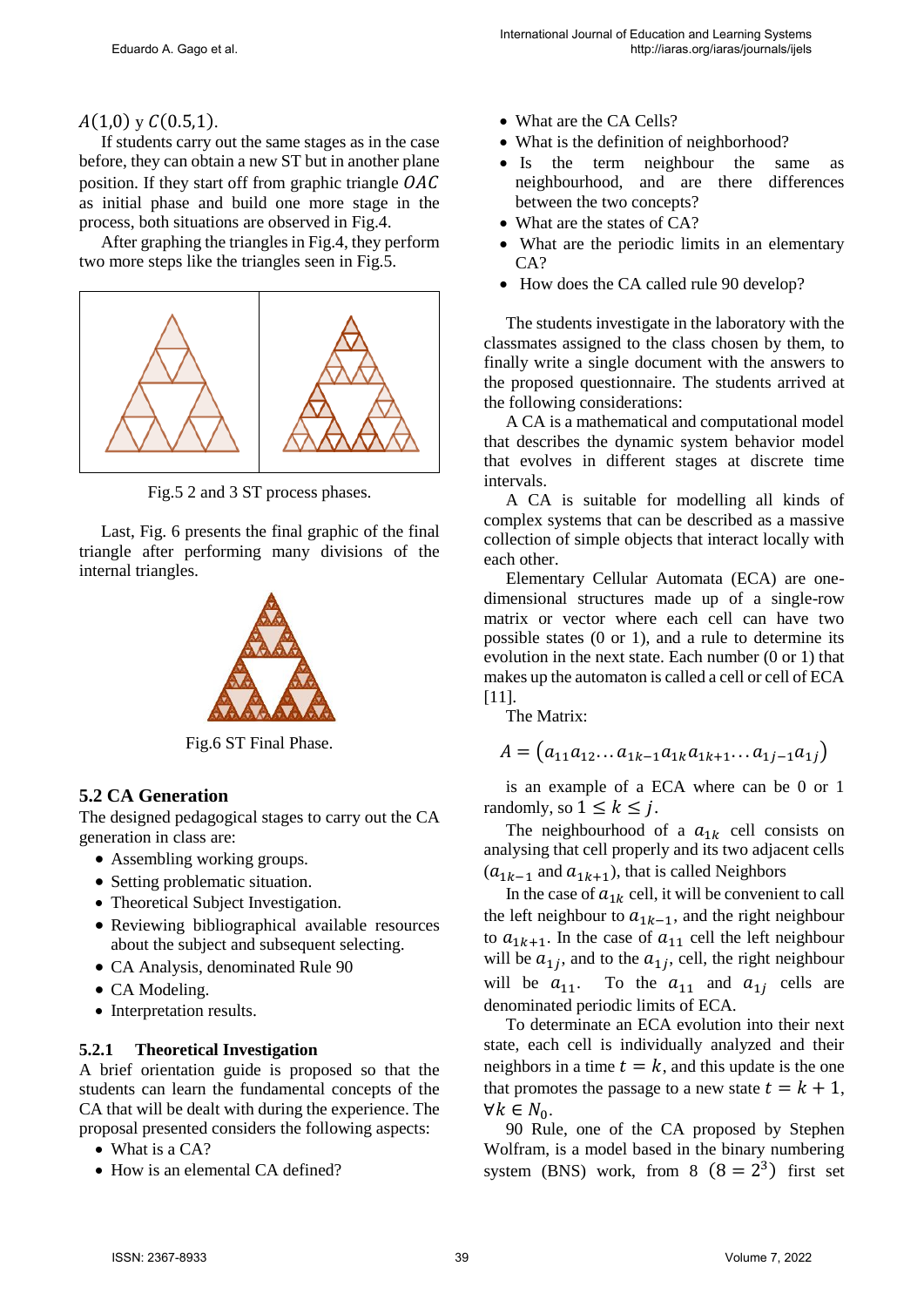| <b>DNS</b> | <b>BNS</b> |
|------------|------------|
| U          | 000        |
| 1          | 001        |
| 2          | 010        |
| 3          | 011        |
| 4          | 100        |
| 5          | 101        |
| 6          | 110        |
| 7          | 111        |

numbers  $N_0$  of decimal numbering system (DNS).

Table 1. Relation by DNS and BNS for 0 to 7 numbers

This considerations promote the existence of 8  $(8 = 2<sup>3</sup>)$  possible configurations for a cell and its two immediate Neighbors. The rule that defines the CA must specify the resulting state for each of these possibilities, that is, there are 256 ECA possible [11], [12].

Using the scheme proposed by Wolfram, called the Wolfram code, it is possible to assign a number from 0 to 255 to each rule.

The relationship that exists between SND and SNB to the first 8 set numbers  $N_0$  is observed in Table 1.

Knowing that the relationship that exists between the number 90 in the SND with respect to SNB are:

$$
(90)_{10} = (0101110100)_2
$$

allows to build the transition rule expressed in Table 2 that defines the Rule 90

| Current cell pattern | New state to central<br>cell |
|----------------------|------------------------------|
| 000                  | 000                          |
| 001                  | 001                          |
| 010                  | 010                          |
| 011                  | 011                          |
| 100                  | 100                          |
| 101                  | 101                          |
| 110                  | 110                          |
| 111                  | 111                          |

Table 2. Transition rule for the evolution of states applying Rule 90.

#### **5.2.2 Room for learning. Results**

Students are proposed to apply Rule 90 to the matrix , and find the evolution of the three states following it, then graph them by mean of a computational tool. Being:

$$
A = (0 \ 00 \ 1 \ 00 \ 0)
$$

The students indicate that cell of  $A$  corresponds to  $t = 0$  of the ACE, whose graphic can be observed on Fig.7.

The Black color on Fig.7 graphically represents to number 1, while the white color represents number 0.



Fig.7  $\Lambda$  in  $t = 0$  Graphic.

The next states that determine the evolution of A are:

For  $t = 1$ , it is observed that the matrix changes its dimensions to 2 rows

| $\begin{pmatrix} 0 & 00 & 1 & 00 & 0 \\ 0 & 01 & 0 & 10 & 0 \end{pmatrix}$ |  |  |
|----------------------------------------------------------------------------|--|--|
|                                                                            |  |  |

The state  $t = 1$  is graphically represented as observed in Fig.8.



Fig.8  $\Lambda$  for  $t = 1$  Graphic Evolution

For  $t = 2$ , the matrix changes its dimension again and now there are 3 rows.

| $\begin{pmatrix} 0 & 00 & 1 & 00 & 0 \\ 0 & 01 & 0 & 10 & 0 \\ 0 & 10 & 0 & 01 & 0 \end{pmatrix}$ |  |  |
|---------------------------------------------------------------------------------------------------|--|--|
|                                                                                                   |  |  |

The graphic for state  $t = 2$  is shown in Fig. 9



Fig 9: Evolution graphic of A for  $t = 2$ .

In  $t = 3$ , the dimension of the new matrix grows by one row, already having 4 rows.

|  | $\begin{pmatrix} 0 & 00 & 1 & 00 & 0 \ 0 & 01 & 0 & 10 & 0 \ 0 & 10 & 0 & 01 & 0 \end{pmatrix}$ |               |
|--|-------------------------------------------------------------------------------------------------|---------------|
|  |                                                                                                 |               |
|  |                                                                                                 |               |
|  | 01 0 10                                                                                         | $\frac{1}{1}$ |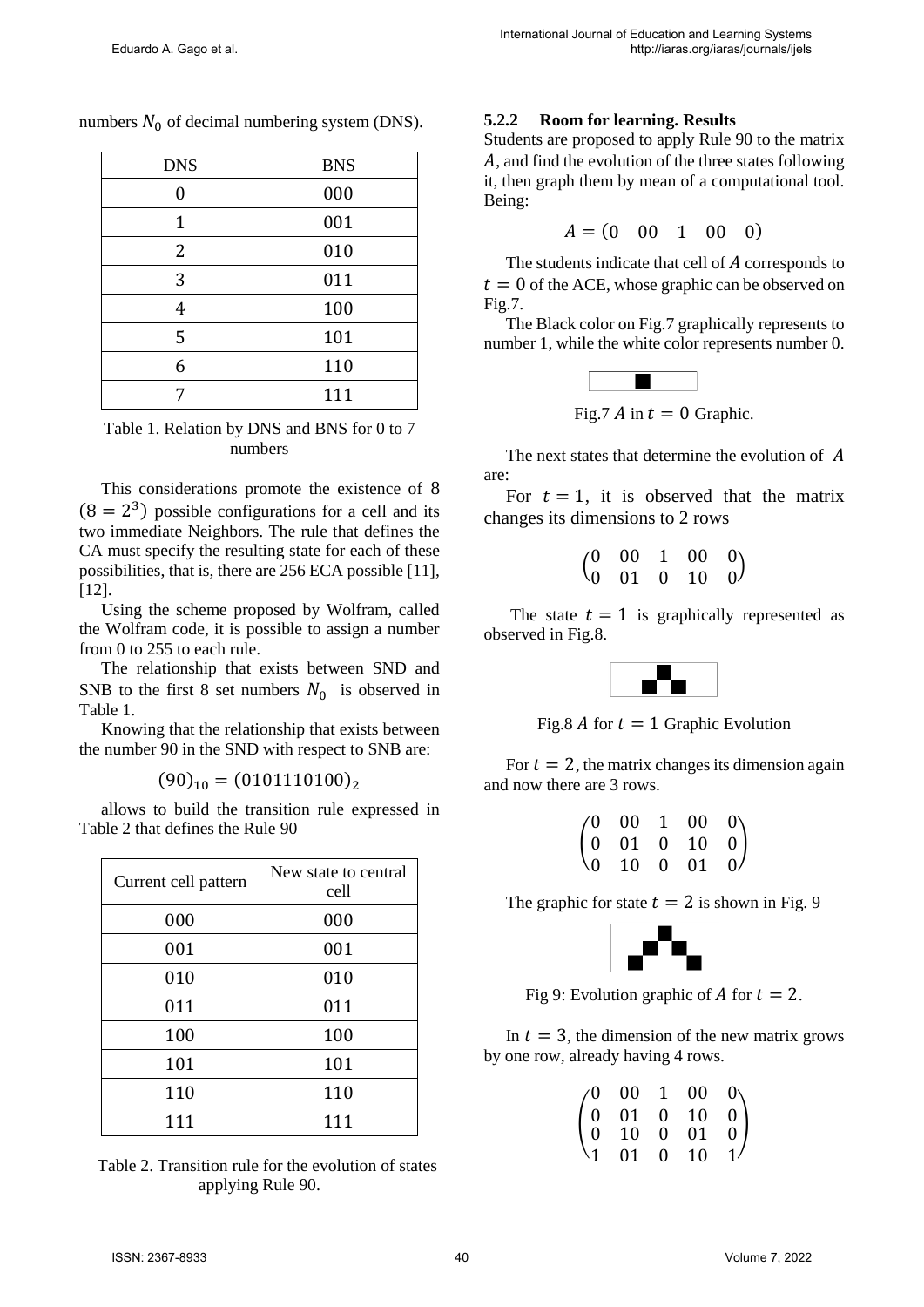The evolution graphic of  $\vec{A}$  after applying three times the 90 rule  $(t = 3)$  is shown in Fig. 10.



Fig.10 Evolution graphic of A for  $t = 3$ .

The students interpret that the graph of Fig. 10 begins to present similarities with the ST, this being a fractal that they worked on in the previous assignment about Linear Transformations.

From this observation, students are asked to analyse the behaviour of a row matrix with an odd number of columns, such that the central cell is 1, and the rest of the elements are all 0, as shown in the following structure:

 $B = (00, \ldots, 010, \ldots, 00)$ 

Once this analysis is done, they are asked to state some row matrices with a high number of columns associated with the pattern proposed by  $B$ , and using rule 90 to analyze and graph successive states of the evolution of matrices mentioned above.



Fig.11 The evolution of various states of type  $B$ matrix, applying the 90 Rule.

Fig.11 shows the evolution of a matrix that in its initial state has 15 columns developing 8 stages.

An original matrix of 27 columns developed in 15 steps is observed in Fig.12,



Fig. 12 The evolution of various states of type  $\hat{B}$ matrix, applying the 90 Rule.



Fig.13 The evolution of various states of type  $\hat{B}$ 

matrix, applying the 90 Rule.

Fig. 13 shows that the matrix evolution that in its initial state has 65 columns developed in 30 steps.

While Fig. 14 shows an original matrix of 227 columns developed in 130 steps.



Fig.14 The evolution of various states of type  $B$ matrix, applying the 90 Rule.

The ACE observed in Figures 1 to 8 have been generated by the students, through the specific software application. From there, they may conclude that applying 90 Rule to a pattern  $\hat{B}$  matrix, a fractal object known as ST is generated.

### **4 Conclusion**

The CA has been used in different disciplines successfully. Current attention is directed towards the development of models that are capable of carrying out complex tasks such as cryptography, artificial intelligence, image processing and turbulence analysis, among other.

This is why it is considered important to introduce concepts and applications in engineering education, thus proposing a starting point for the study of mathematical models that take into account the resolution of discrete variable problems.

Through the incorporation of activities such as the present proposal, carried out in the Algebra and Analytical Geometry subject, the aim is to promote a change of perspective that leads to seeing the generation of algorithms as a mathematical activity per excellence, and computer science, as complementary knowledge for the execution of those algorithms and management of their outputs.

The students who participated in the experience have expressed their interest in carrying out the application of matrices using a mathematical model such as the CA that uses discrete variables.

In addition, the students had the possibility of contrasting the construction of the ST from two different positions, since in this experience they did so from the principles stipulated by the Linear Transformations and rule 90 of the CA.

These teaching strategies stimulated students' interest in exploring new concepts, using digital tools, and proposing solutions.

The approach of multidisciplinary activities from the Basic Sciences through the exploration of new